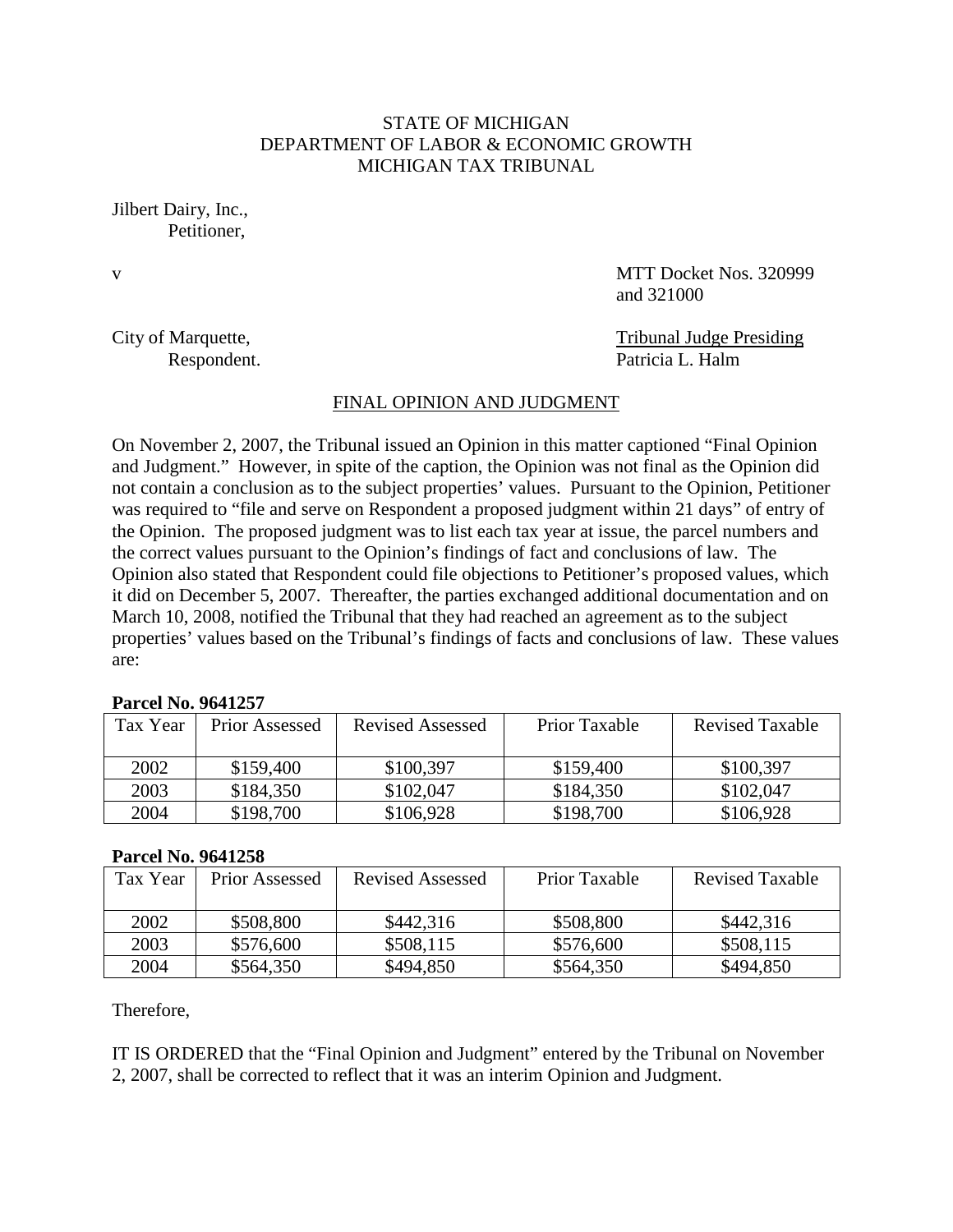MTT Docket No. 320999 and 321000 Final Opinion and Judgment Page 2 of 7

IT IS FURTHER ORDERED that the parties' agreement as to the subject properties' values, as stated herein, are ADOPTED as the Tribunal's conclusions of the subject properties' values.

IT IS FURTHER ORDERED that the parties' agreement is incorporated into the Tribunal's November 2, 2007 Opinion and is adopted as the Tribunal's Final Opinion and Judgment.

IT IS FURTHER ORDERED that the officer charged with maintaining the assessment rolls for the tax years at issue shall correct or cause the assessment rolls to be corrected to reflect the property's assessed and taxable values as finally shown herein within 90 days of the entry of this Final Opinion and Judgment, subject to the processes of equalization. To the extent that the final level of assessment for a given year has not yet been determined and published, the assessment rolls shall be corrected once the final level is published or becomes known.

IT IS FURTHER ORDERED that the officer charged with collecting or refunding the affected taxes shall collect taxes and any applicable interest or issue a refund as required by this Final Opinion and Judgment within 90 days of the entry of this Final Opinion and Judgment. If a refund is warranted, it shall include a proportionate share of any property tax administration fees paid and of penalty and interest paid on delinquent taxes. The refund shall also separately indicate the amount of the taxes, fees, penalties, and interest being refunded. A sum determined by the Tribunal to have been unlawfully paid shall bear interest from the date of payment to the date of judgment and the judgment shall bear interest to the date of its payment. A sum determined by the Tribunal to have been underpaid shall not bear interest for any time period prior to 28 days after the issuance of this Opinion and Judgment. As provided by 1994 PA 254 and 1995 PA 232, being MCL 205.737, as amended, interest shall accrue for periods after March 31, 1985, but before April 1, 1994, at a rate of 9% per year. After March 31, 1994, but before January 1, 1996, interest shall accrue at an interest rate set monthly at a per annum rate based on the auction rate of the 91-day discount treasury bill rate for the first Monday in each month, plus 1%. After December 1, 1995, interest shall accrue at an interest rate set each year by the Department of Treasury. Pursuant to 1995 PA 232, interest shall accrue: (i) after December 31, 2001, at the rate of 5.56% for calendar year 2002; (ii) after December 31, 2002 at the rate of 2.78% for calendar year 2003; (iii) after December 31, 2003, at the rate of 2.16% for calendar year 2004; (iv) after December 31, 2004, at the rate of 2.07% for calendar year 2005; (v) after December 31, 2005, at the rate of 3.66% for calendar year 2006; (vi) after December 31, 2006, at the rate of 5.42% for calendar year 2007; and (vii) after December 31, 2007, at the rate of 5.81% for calendar year 2008.

This Opinion & Judgment resolves all pending claims in this matter and closes this case.

### MICHIGAN TAX TRIBUNAL

Entered: July 9, 2008 By: Patricia L. Halm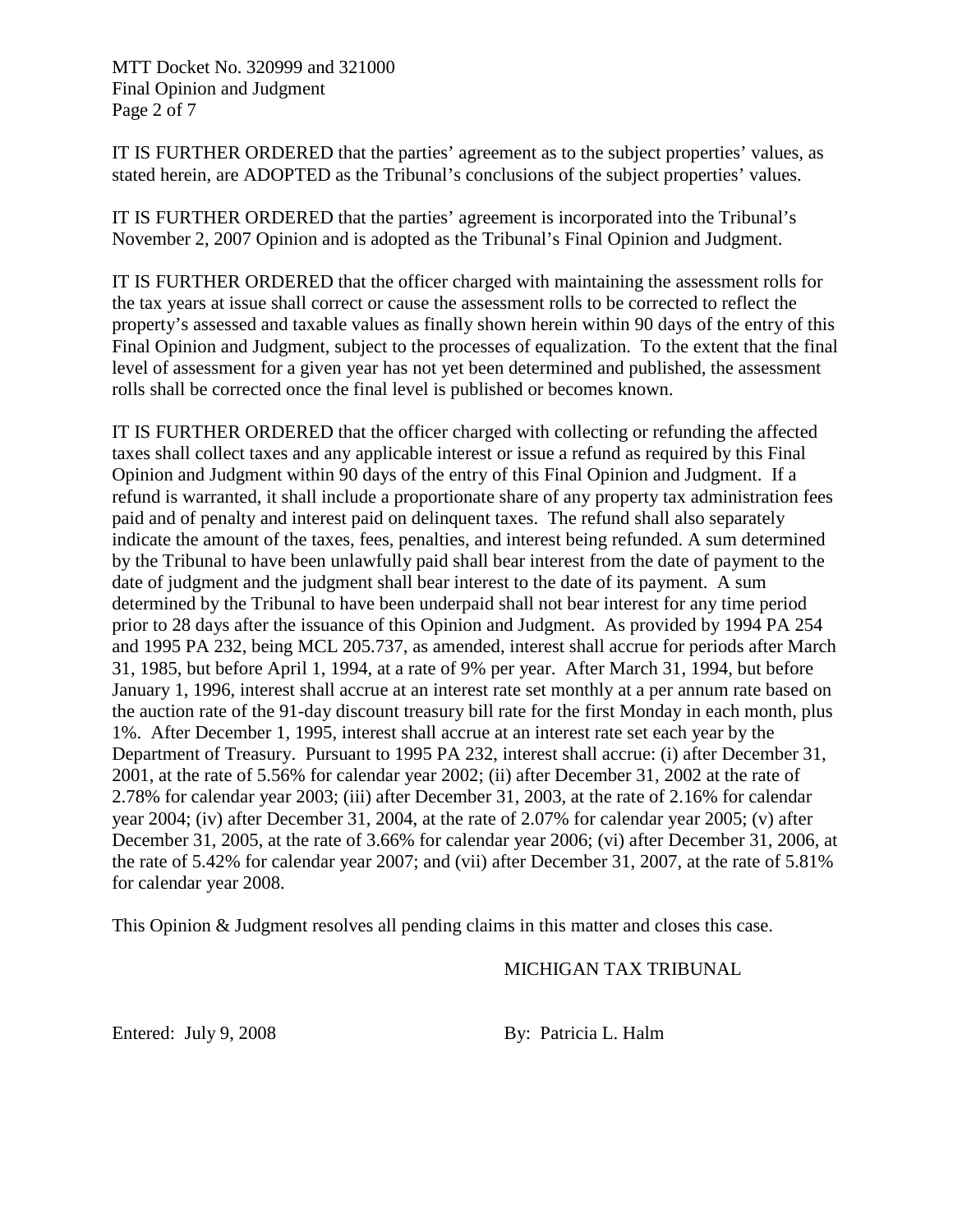### STATE OF MICHIGAN DEPARTMENT OF LABOR & ECONOMIC GROWTH MICHIGAN TAX TRIBUNAL

Jilbert Dairy, Inc., Petitioner,

v MTT Docket Nos. 320999, 321000

City of Marquette,

Respondent. Tribunal Judge Presiding Jack Van Coevering

### **FINAL OPINION**

A hearing was held in this matter on August 21 and 22, 2007, Jack Van Coevering, Tribunal Chair, presiding. Petitioner was represented by attorney Joseph Falcone. Respondent was represented by attorney Richard Reed. Following the conclusion of proofs, the parties were permitted to submit post-hearing briefs on the only remaining legal issue. Briefs were filed on or about October 10, 2007. The facts, as described below, are supported by substantial evidence and are largely undisputed.

Petitioner, Jilbert Dairy, Inc., with headquarters in Marquette, Michigan, manufactures and distributes dairy products throughout northern Michigan and eastern Wisconsin. Until 2007, when the company was sold to Dean Foods, Petitioner was family-owned and operated. For all practical purposes Petitioner has never filed any personal property tax statement or paid any personal property taxes.

Respondent, City of Marquette, hired Tax Management Associates to conduct a personal property tax review of its tax rolls. During the review, Tax Management Associates discovered Petitioner and, in 2004, audited Petitioner for the remaining open years: 2002, 2003 and 2004. The audit largely consisted of a comparison of financial statements, asset summaries and depreciation schedules. Respondent's assessor pursued relief under MCL 211.154 with the State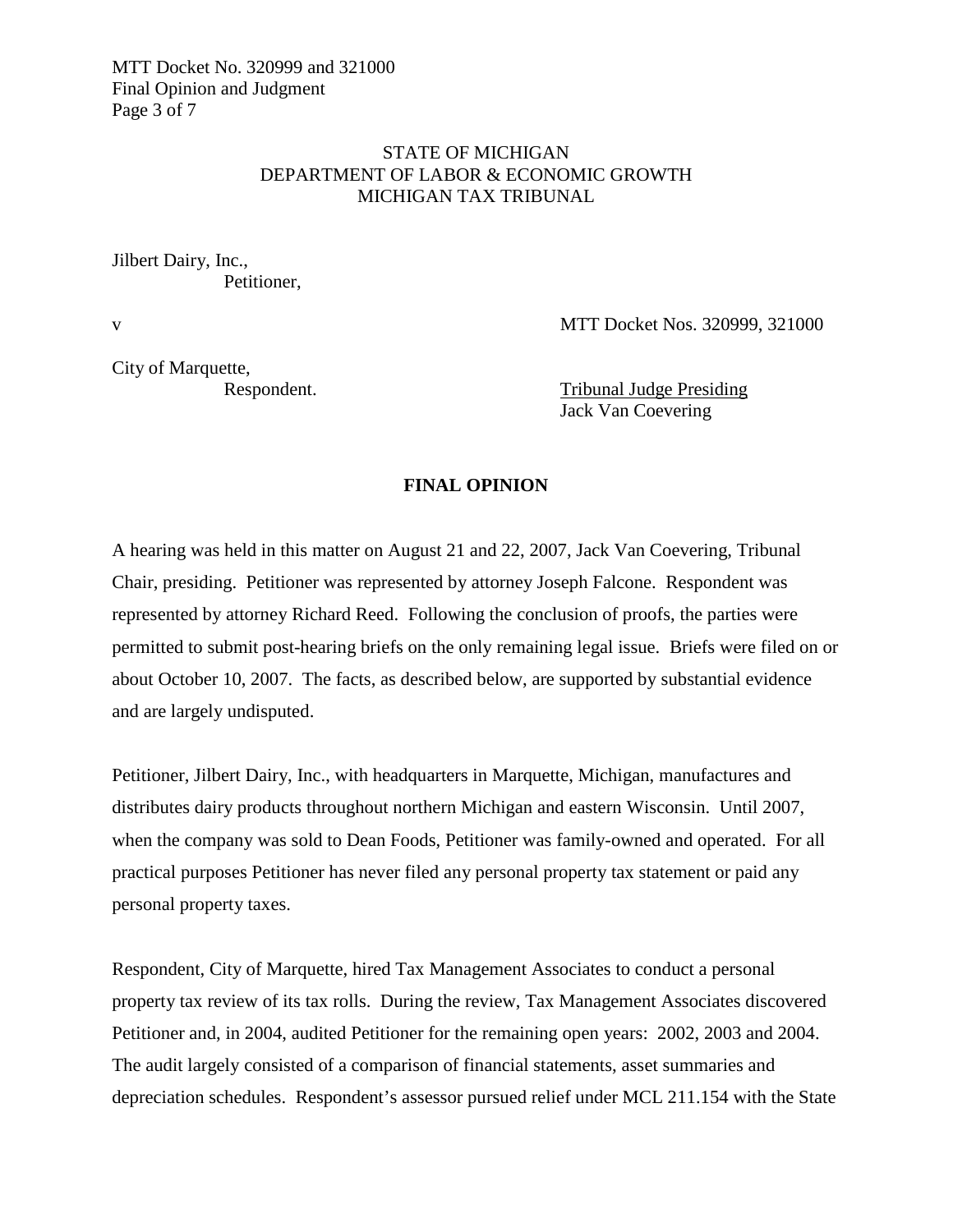| Tax Year | True Cash Value | <b>Assessed Value</b> | Taxable Value |
|----------|-----------------|-----------------------|---------------|
| 2002     | \$1,017,600     | \$508,800             | \$508,800     |
| 2003     | \$1,153,200     | \$576,600             | \$576,600     |
| 2004     | \$1,128,700     | \$564,250             | \$564,350     |

Tax Commission establishing Petitioner's unreported taxable personal property as:

Petitioner timely appealed to the Tribunal raising five general issues. Two issues – the number of dairy crates existing on December 31 of each tax year and the elimination from Respondent's assessment of scrapped or replaced items of personal property – were resolved by the parties at the hearing. (T 186-188). Petitioner unilaterally withdrew a claim regarding the cost of piping installation. The Tribunal asserted that it had no jurisdiction of Petitioner's fourth claim, namely, that items of omitted personal property were in fact real property. See MCL 211.34(c)(6). In addition, Respondent's assessor testified that no item of personal property that Respondent had identified in the audit as "omitted" had been previously assessed and taxed on the real property roll.

The remaining disputed issue concerned Petitioner's claim that a number of items of personal property were located outside of Respondent's taxing jurisdiction and, as such, were beyond Respondent's taxing authority. Petitioner's accountant acknowledged that Petitioner had failed to file or pay any personal property statement – whether in Marquette or outside Marquette – during the years in issue. Respondent's assessor confirmed that other taxing jurisdictions had no record of receiving any personal property statement or payment of personal property taxes regarding the items of omitted personal property for the years in issue.

Petitioner's owner and manager, John Jilbert, testified that Petitioner provided structural units to its customers that permitted them to store and sell Petitioner's dairy products. These units largely consisted of cabinets, vending machines, dairy dispensers and coolers. Mr. Jilbert testified that some of the units would remain at the customer's business location for as many as seven to eight years while other units were placed for seasonal use. Petitioner frequently moved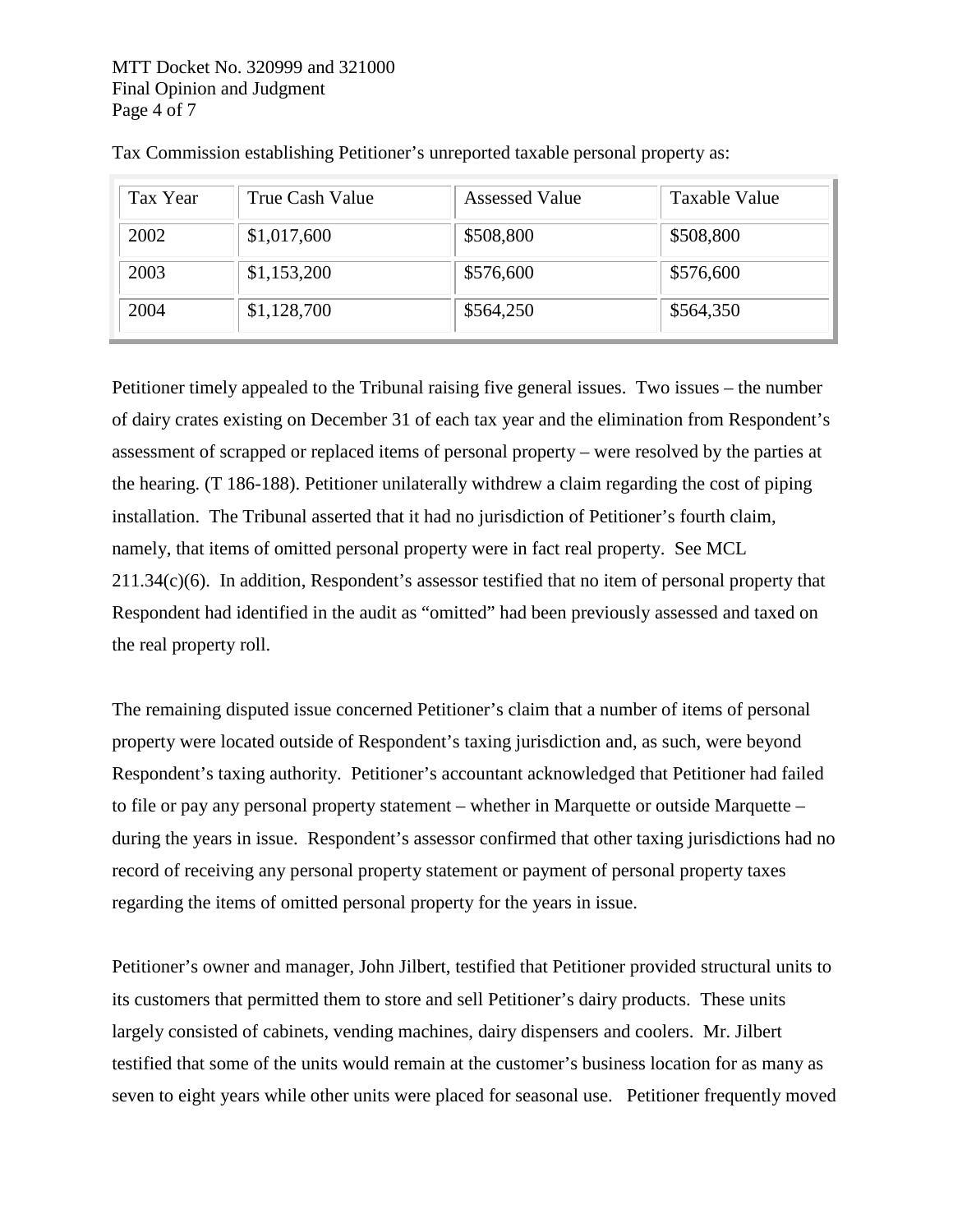MTT Docket No. 320999 and 321000 Final Opinion and Judgment Page 5 of 7

units from a customer's location to its headquarters in Marquette and then placed them at another customer's location. At any point in time a number of the items were in storage at Petitioner's headquarters. Initially, Petitioner had no method of tracking the location of the property but developed an "Equipment Loan Agreement" form (Respondent's Exhibit 6) to track the location. Petitioner prepared a summary of the various items with locations but Mr. Jilbert could not state whether the item had been moved. Respondent's assessor identified 25 items from Petitioner's summary that were located in Marquette:

5005, 5017, 5026, 5031, 5038, 5044, 5050, 5052, 5058, 5067,5075, 5079, 5081, 5083, 5088, 5149, 5161, 5164, 5173, 5174, 5176, 5177, 5182, 5192, 5201, 5208, 5206, 5234, 5249.

(T 176-179)

In their post-hearing briefs, both parties have agreed that the above items were in the City of Marquette for the tax periods in question. Petitioner went further. In its post-hearing brief, Petitioner conceded that an estimated ten ice cream freezers, listed as small caravels, at a cost each of \$568 were stored at Petitioner's headquarters. The Tribunal further accepts that asset 5194 is located on the Jilbert premises.

At the hearing, Respondent's auditor explained that he had recommended that all the items should be sourced to Petitioner's headquarters in Marquette for the purpose of the ad valorem tax. The auditor explained that many taxpayers requested this treatment as it made payment and collection simpler. No lease documents or rental agreements were introduced.

Petitioner contends that the General Property Tax Act permits either the owner or the person possessing the property to file personal property tax statements and to pay the tax. From this, Petitioner invites a number of assumptions: first, that the Tribunal should assume, given the law albeit contrary to Petitioner's own behavior, that the persons utilizing Petitioner's personal property in other taxing jurisdictions filed appropriate statements and paid the tax; and, second, that the Tribunal should also assume that the tax would be imposed twice: once by the persons possessing the property and again by Petitioner; and, third, that the Tribunal should,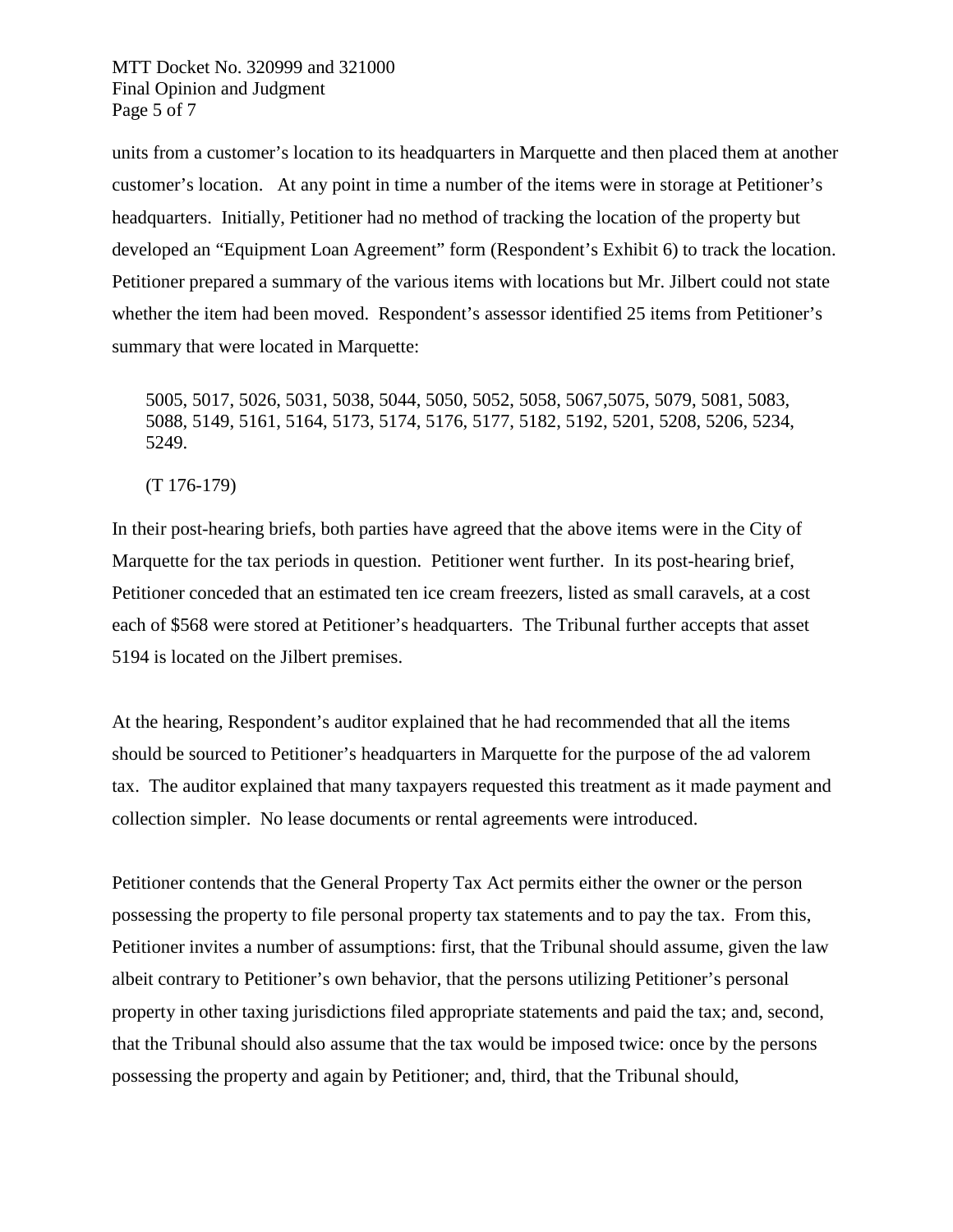MTT Docket No. 320999 and 321000 Final Opinion and Judgment Page 6 of 7

alternatively, assume that imposing the tax on Petitioner would rip tax revenue from these smaller deserving taxing units and wrongfully award Respondent.

In response, Respondent argues simply that since its assessments and the actions of the State Tax Commission are presumed correct, Petitioner's assumptions do not amount to much of anything, least of all a preponderance of evidence. Petitioner, a delinquent taxpayer by any standard, has, according to Respondent, miserably failed to carry its burden of proof.

Much can be written about the state of laws and facts that do not exist. The law here is unambiguous:

(1) All goods and chattels located in a local tax collecting unit other than that in which the owner of the goods or chattels resides shall be assessed in the local tax collecting unit in which the goods or chattels are located.

# MCL 211.14(1)

This law does not allow central assessment of personal property let alone allow each taxing jurisdiction to determine that it is the "center." The authority to tax is strictly construed against the taxing unit and in favor of the taxpayer. *Evanston YMCA Camp v State Tax Commission,*  369 Mich 1; 118 NW2d 818 (1962). This precept preserves a constitutional boundary between tax enforcement agencies and the legislature, whose power to tax cannot be surrendered. Mich Const. Art 9 §2. Respondent's theory is not the law and that it served as a basis for the assessment does not magically convert it into law through the allocation of the burden of proof.<sup>[1](#page-5-0)</sup> See *Gainey Transportation Services, Inc v Dep't of Treasury,* 209 Mich App 504, 505-510; 531 NW2d 774 (1995); see also *Danse Corp v City of Madison Heights,* 466 Mich 175, 181; 644 NW2d 721 (2002).

The facts are clear. The Tribunal finds that only those items that have been shown to be located in Marquette are subject to tax. Those items are the ten small freezers that Petitioner identified and the items referenced by asset number and agreed to by the parties. See above.

<span id="page-5-0"></span><sup>&</sup>lt;sup>1</sup> Respondent's cases are no longer precedent given the change in statute.